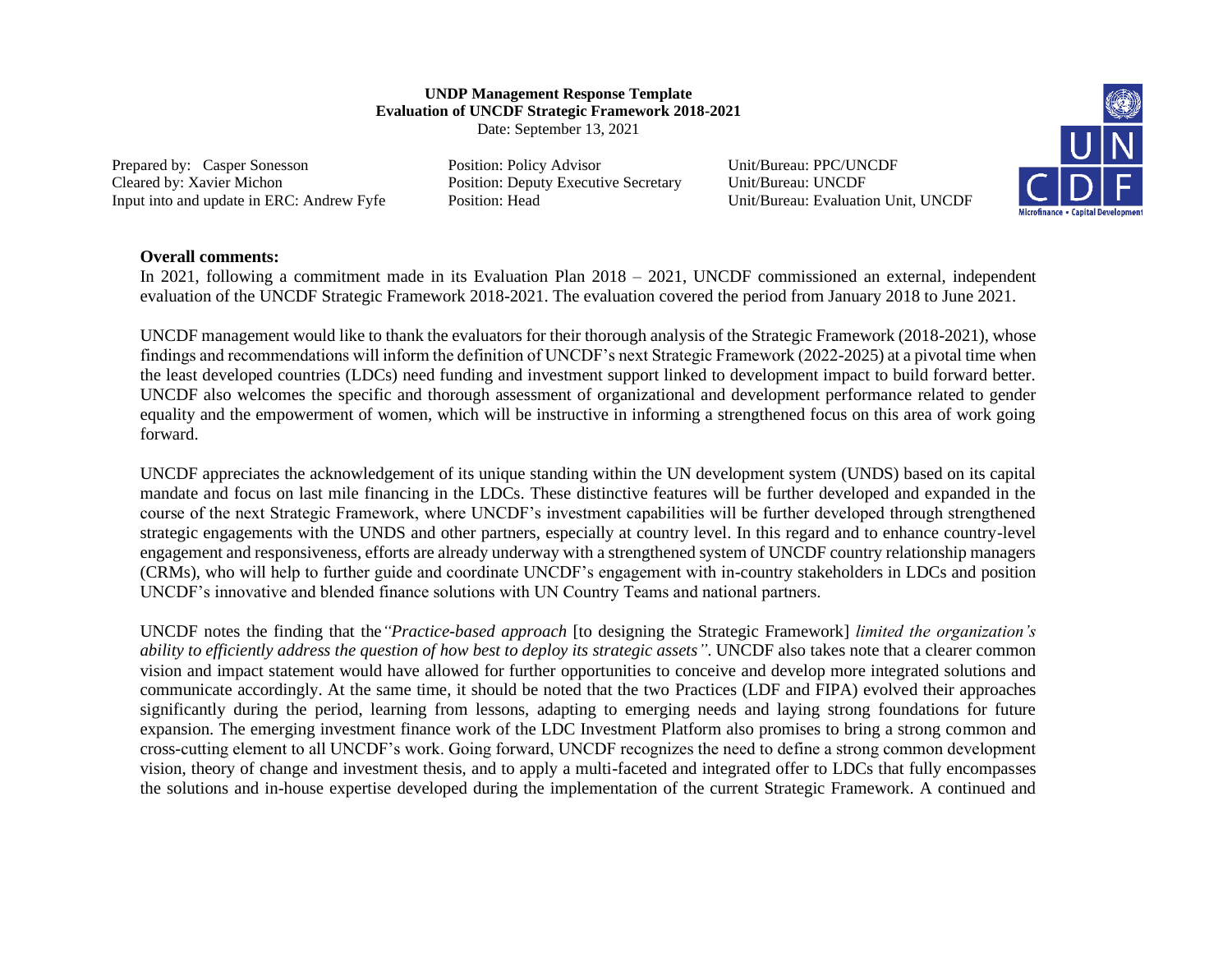more robust focus on investment and financing support will enhance UNCDF's unique value proposition embedded in its next Strategic Framework. This will further highlight UNCDF's unique mandate and last mile LDC focus within the UNDS and the wider international development finance architecture.

UNCDF welcomes the finding that it has achieved success in advancing its focus on gender equality and empowerment of women (GEEW) while fully recognizing the need for further investment to define its particular niche and to strengthen its technical expertise accordingly. In addition to fully mainstreaming gender across all its work and defining a clearer women's economic empowerment strategy, UNCDF is committed to positioning women's economic empowerment as a dedicated focus area in its next Strategic Framework, along with select other areas of strategic importance for LDCs (including climate, energy, biodiversity and food system finance).

UNCDF takes note of the conclusion and recommendation for a further enhanced results measurement framework that more fully captures the extent of UNCDF's transformative support in the last mile in the LDCs in a more consistent way. UNCDF acknowledges and fully concurs with the need to define a stronger IRRM that fully captures the hybrid nature of UNCDF as both a development and a finance entity. In this regard, UNCDF is currently liaising with sister UN entities and other actors within the development finance architecture to inform the next IRRM and an updated results management system to underpin the reporting against the IRRM. Together with the suggestions brought forward by the Evaluation, UNCDF will strive to undertake bold, innovative ways to improve how it measures the impact of its programmes and investments in LDCs over the course of its next Strategic Framework.

UNCDF appreciates the evaluation's emphasis on more sustained efforts around resource mobilization (RM), especially around the need to fully capitalize LDCIP to allow UNCDF to fully fulfill its capital mandate in the last mile and beyond. Work is underway towards a more integrated organizational focus on RM efforts, including around more strategic coordination of advocacy initiatives at HQ and field levels by establishing a whole-of-organization RM taskforce: this will help ensure UNCDF remains fit-for-purpose to the ever-evolving contexts in which it operates, as well as offers value-for-money to its development partners to sustain and build on progress towards the 2030 Agenda.

UNCDF looks forward to fully operationalizing the findings of the evaluation and further engaging with Member States and partners in defining life-changing capital solutions for the LDCs over the next Strategic Framework.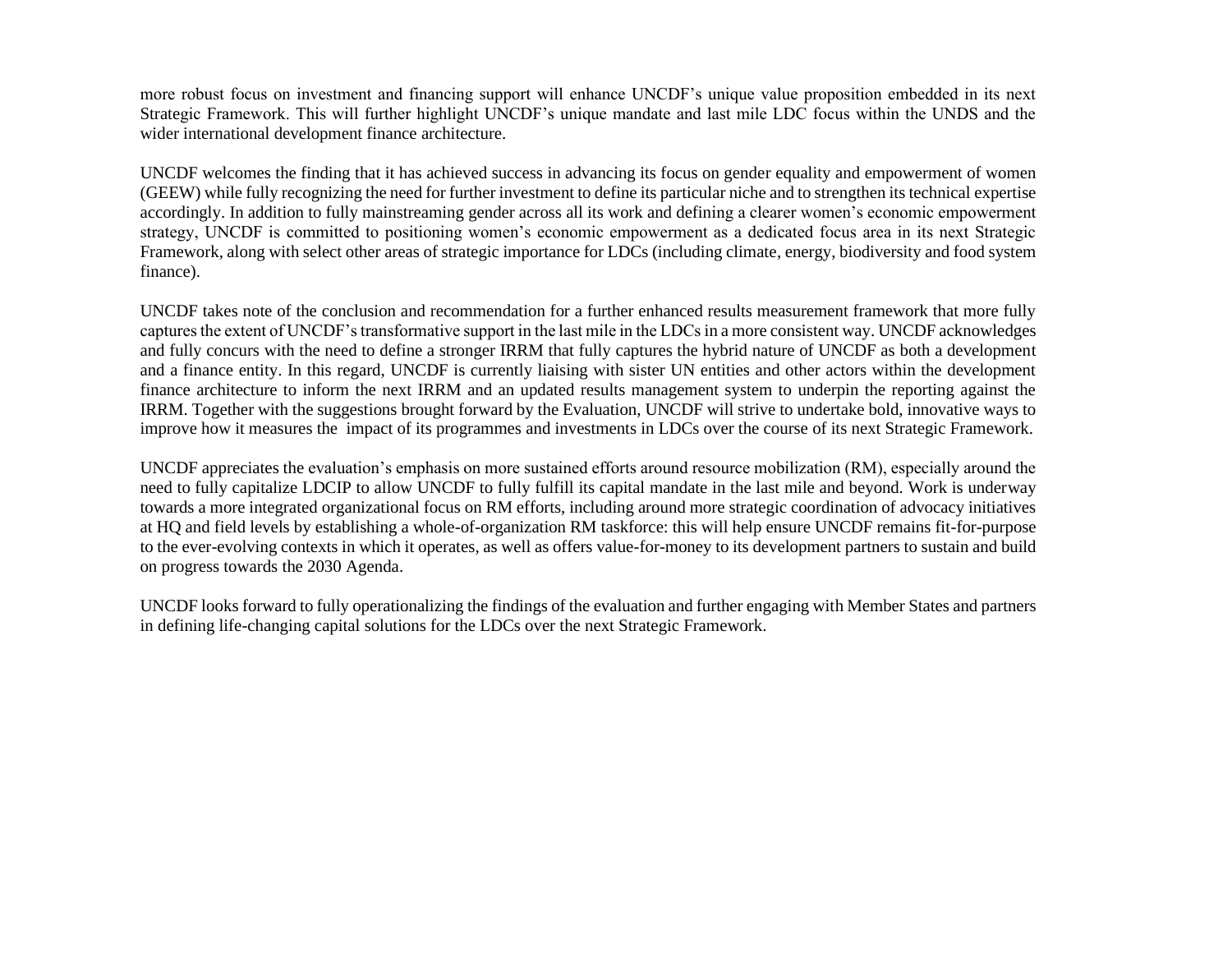**Evaluation Recommendation or Issue 1:** Employ strategic planning principles in the development of the next Strategic Framework (2022-2025) to agree on a common mission and vision of UNCDF and actionable strategic goals to be achieved.

## **Management Response:**

Agreed. In defining its next Strategic Framework (2022-2025), UNCDF will ensure full alignment with strategic planning principles, relevant UN rules, regulations, policies and processes, the Quadrennial Comprehensive Policy Review (QCPR) Resolution adopted by the General Assembly on 21 December 2020 and the UN Results-Based Management Handbook. This will ensure that UNCDF takes a results-based approach, grounded in a clear theory of change, to define a strategy that is responsive to programme country priorities, and aligned with global agendas, including the Fifth UN Conference on the Least Developed Countries (LDC5), the Addis Ababa Action Agenda, the Paris Agreement and the Agenda 2030. By defining a corporate strategic planning process that involves consultations with a wide set of internal and external stakeholders, UNCDF will create a common vision in its next Strategic Framework that is anchored in the full activation of its capital mandate and that builds upon the lessons learned and decades-long experience of offering development solutions in inclusive finance, digital economies and local development finance.

| <b>Key Action(s)</b>         | <b>Time Frame</b> | <b>Responsible Unit(s)</b> | Tracking*     |                                                            |
|------------------------------|-------------------|----------------------------|---------------|------------------------------------------------------------|
|                              |                   |                            | <b>Status</b> | Comments                                                   |
| 1.1. Define and implement a  | By December 2021  | <b>PPC</b>                 | Ongoing       | In the first part of 2021, UNCDF has organized a series of |
| corporate strategic planning |                   |                            |               | internal and external consultations with representatives   |
| process to design UNCDF's    |                   |                            |               | from its varied constituencies (incl. UN entities, Member  |
| next Strategic Framework     |                   |                            |               | States, wider development finance architecture) to inform  |
| $(2022 - 2025)$ .            |                   |                            |               | the design of its next SF.                                 |

**Evaluation Recommendation or Issue 2:** Consider establishing a country-level integrated strategic approach to UNCDF's programming and operations that focuses on UNCDF's core strengths and value proposition contextualized to the needs and priorities of LDCs and relevant stakeholders, including donors and partner organisations within the UN development system, including UNDP. Align these country integrated strategies to UNCDF's regional and global strategies to ensure that the organization's priorities and initiatives are supported throughout the organization – at HQ, the regional level, and the country level and across individual practices. Structure the accountabilities, reporting lines, individual performance and development plans based on country, regional and global strategies and needs rather than individual practices.

## **Management Response:**

Agreed. UNCDF fully acknowledges the need to more systematically define its country presence and offer, and sees it as a core priority for the next Strategic Framework so as to ensure that its unique capital solutions are fully available to its constituencies and are part of wider UN integrated responses to the unprecedented challenges of the climate crisis and COVID-19. Work is underway to support field staff in positioning UNCDF's unique offer to LDC governments and partners, including by furthering UNCDF's involvement and more active engagement in UN country teams' (UNCT) processes. For instance, UNCDF will strengthen the role of country relationship managers (CRMs) to enhance coordination with UNCTs, strengthen strategic engagement with host governments and ensure a more coherent representation across UNCDF's areas of work. The CRMs will help contribute to further define an integrated UNCDF country-level programmatic offer in line with the UN reform and wider UN processes (incl. Common Country Analyses (CCAs), United Nations Sustainable Development Cooperation Frameworks (UNSDCFs)).

| Key Action(s)                | <b>Time Frame</b> | Responsible $Unit(s)$ | <b>Tracking</b> |                                                          |
|------------------------------|-------------------|-----------------------|-----------------|----------------------------------------------------------|
|                              |                   |                       | <b>Status</b>   | Comments                                                 |
| 2.1. Define a corporate      | By December 2021  | Directorate           | Ongoing         | Country relationship managers (CRMs) have been           |
| strategy around UNCDF's      |                   |                       |                 | nominated, and trainings have been organized to equip    |
| country-level representation |                   |                       |                 | managers with tools and knowledge necessary to perform   |
|                              |                   |                       |                 | related tasks successfully. Efforts are underway towards |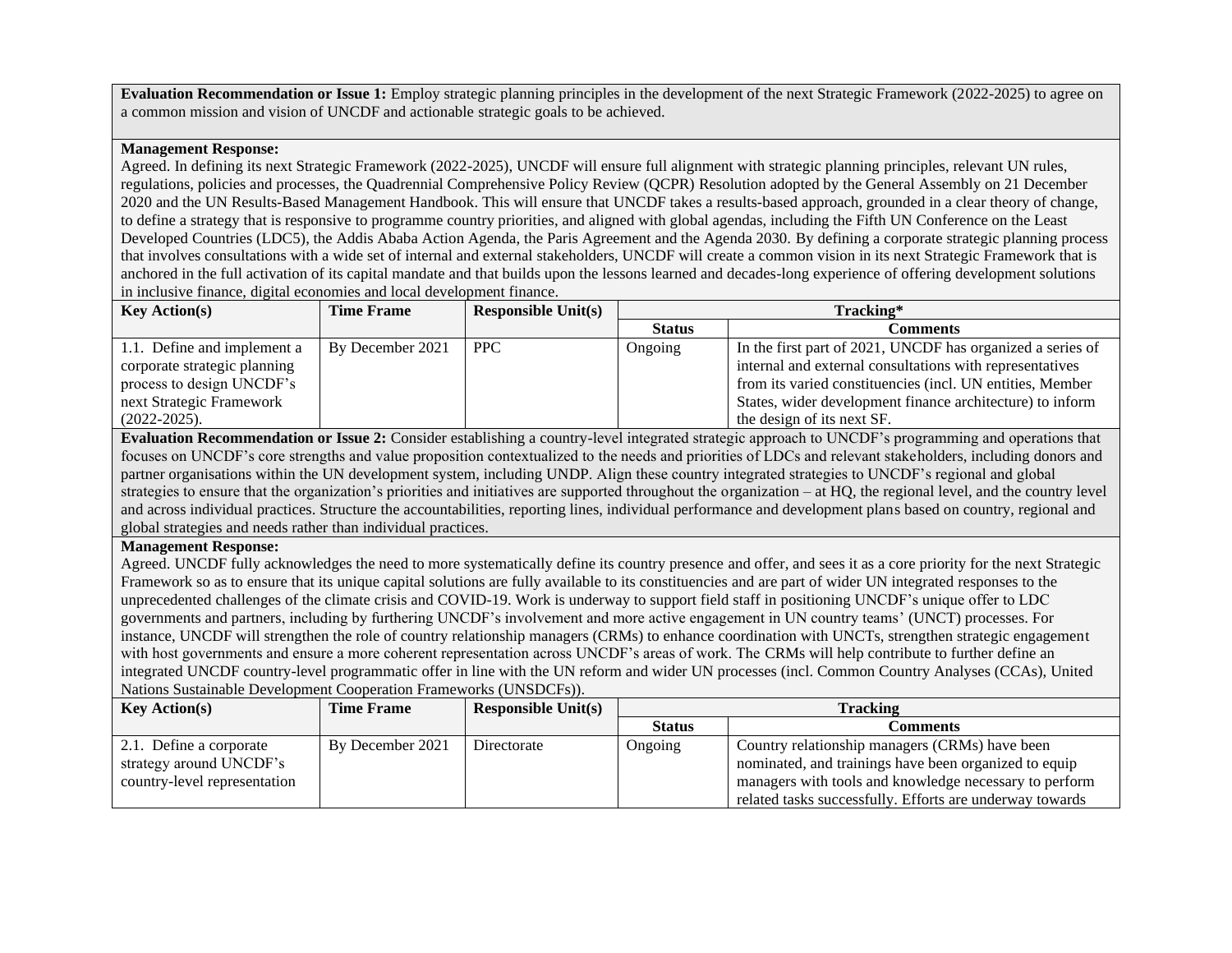|                                                                                                                                                           |                  |            |         | formalizing direct reporting lines to the Directorate and<br>relevant practices / technical units.                                          |
|-----------------------------------------------------------------------------------------------------------------------------------------------------------|------------------|------------|---------|---------------------------------------------------------------------------------------------------------------------------------------------|
| 2.2. Define a corporate<br>strategy around UNCDF's<br>contribution to UNCT<br>country-level processes,<br>notably the development of<br>CCAs and UNSDCFs. | By December 2021 | <b>PPC</b> | Ongoing | Engagements are underway with country colleagues<br>embarking on the definition of the new Cooperation<br>Frameworks.                       |
| 2.3 Define a corporate<br>knowledge management<br>strategy.                                                                                               | By December 2021 | <b>PPC</b> | Ongoing | Work is underway towards defining a common system for<br>corporate knowledge management (i.e. Salesforce) to store<br>country intelligence. |

**Evaluation Recommendation or Issue 3:** Revisit the Integrated Results and Resources Matrix (IRRM) to ensure the selection and design of performance indicators that adopt best practice and reflect corporate and impact development goals based on a single internally aligned UNCDF theory of change. This will help improve the clarity and relevance in the monitoring and reporting of UNCDF's performance against its mandate.

## **Management Response:**

Agreed. UNCDF concurs with the recommendation and is working towards defining an IRRM that fully incorporates and responds to a whole-of-organization vision to unlocking finance in LDCs. By actively consulting and engaging with sister UN agencies and other stakeholders within the wider development finance architecture, UNCDF will strive to define an IRRM that fully embeds the hybrid nature of the organization, including capturing results and impacts of its growing investment portfolio and its contributions to key SDG focus areas. In doing so, it will also seek to improve the coherence and consistency of reporting across the organisation's results management system which have been highlighted as areas of concern in this and other evaluations.

| <b>Key Action(s)</b>                                                                                                                                      | <b>Time Frame</b> | <b>Responsible Unit(s)</b> | <b>Tracking</b> |                                                                |  |
|-----------------------------------------------------------------------------------------------------------------------------------------------------------|-------------------|----------------------------|-----------------|----------------------------------------------------------------|--|
|                                                                                                                                                           |                   |                            | <b>Status</b>   | <b>Comments</b>                                                |  |
| 3.1 Define an IRRM                                                                                                                                        | By December 2021  | Directorate/PPC            | Ongoing         | In parallel to the definition of the Strategic Framework,      |  |
|                                                                                                                                                           |                   |                            |                 | work is underway towards defining an IRRM.                     |  |
| 3.2. Design an updated                                                                                                                                    | December 2021     | Directorate / PPC          | Start Q3 2021   | Results management capacity is also being strengthened by      |  |
| results management system at                                                                                                                              |                   |                            |                 | upgrading the corporate results manager position. In           |  |
| corporate level, which                                                                                                                                    |                   |                            |                 | addition, a business analytics professional is being recruited |  |
| underpins the IRRM and fully                                                                                                                              |                   |                            |                 | to contribute to management of the results management          |  |
| captures UNCDF's                                                                                                                                          |                   |                            |                 | system. Finally, UNCDF will seek to strengthen the             |  |
| development contributions in                                                                                                                              |                   |                            |                 | linkages between results managers across the organization      |  |
| a more robust and coherent                                                                                                                                |                   |                            |                 | to support more robust and consistent results reporting.       |  |
| manner.                                                                                                                                                   |                   |                            |                 |                                                                |  |
| <b>Evaluation Recommendation or Issue 4:</b> Integrate gender fully into the Strategic Framework and theory of change, with (at least) gender-sensitive   |                   |                            |                 |                                                                |  |
| outcomes, outputs, indicators, and gender analysis incorporated into risks and assumptions.                                                               |                   |                            |                 |                                                                |  |
| <b>Management Response:</b>                                                                                                                               |                   |                            |                 |                                                                |  |
| Agreed. UNCDF will assign women's economic empowerment as a dedicated focus area in its next Strategic Framework and will also strive to apply full       |                   |                            |                 |                                                                |  |
| gender sensitivity across the Framework, including allocating necessary resources to boost up gender expertise across the organization. UNCDF will ensure |                   |                            |                 |                                                                |  |
| indicators to track women's economic empowerment are fully embedded in the next IRRM.                                                                     |                   |                            |                 |                                                                |  |
| <b>Key Action(s)</b>                                                                                                                                      | <b>Time Frame</b> | <b>Responsible Unit(s)</b> | <b>Tracking</b> |                                                                |  |
|                                                                                                                                                           |                   |                            | <b>Status</b>   | <b>Comments</b>                                                |  |